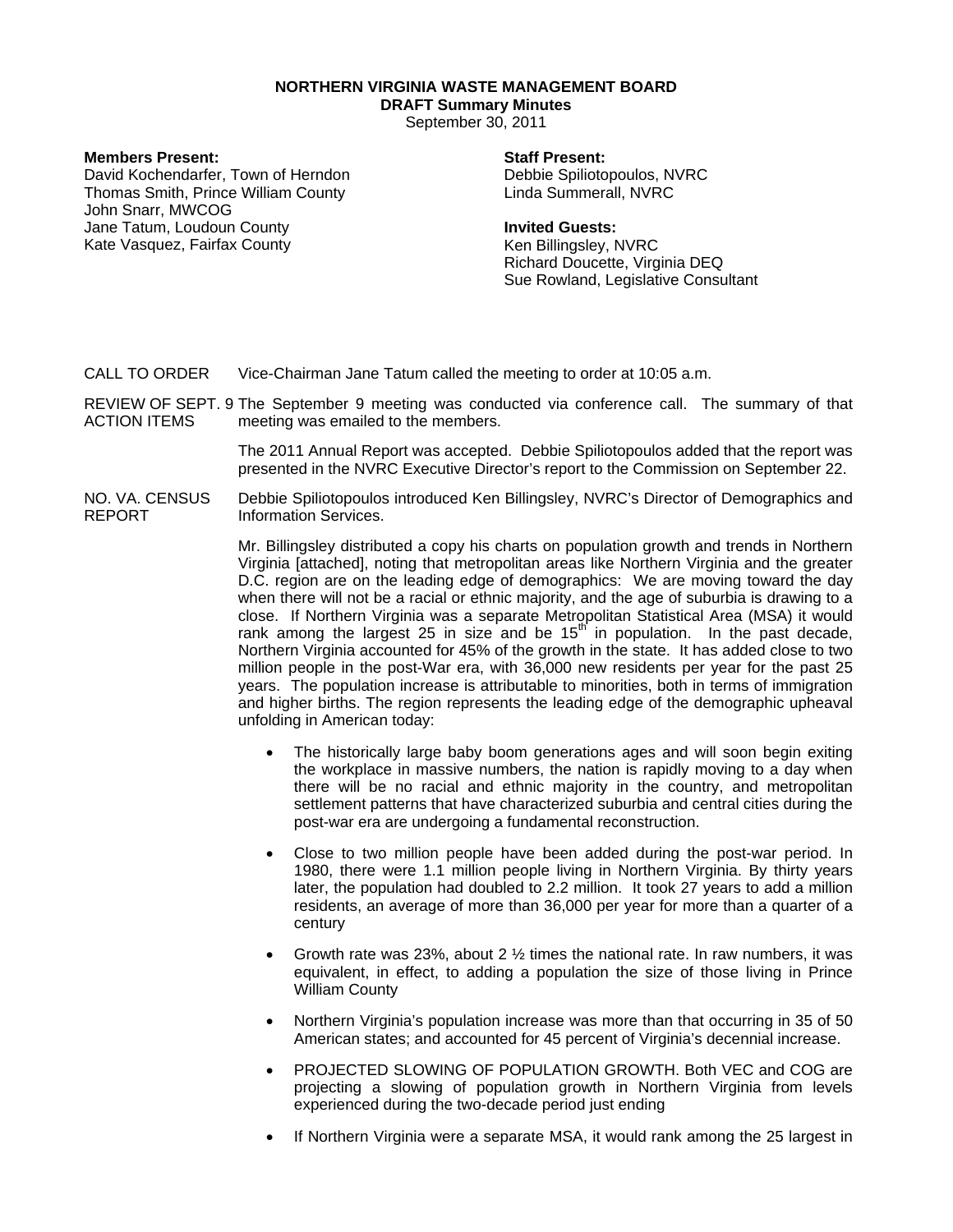the United States in population size (from a total of 366 metros) and among the top 15 in population growth since the 2000 census.

- 86% percent of the growth in Northern Virginia last decade came from minority increases; - the same percentage as the decade before
- Majority-Minority Profile That day has already arrived in the public schools of the region which, in the last 15 years, have gone from 35% minority enrollment to 55%. Another finding of the 2010 census: of the 97,830 increase in the number of 0-17 year olds in Northern Virginia during the last decade, all of the increase— 100% plus — came from growth in Hispanics, Asians, Blacks and other nonwhite categories. Among 0-17 year olds, the non-Hispanic white population actually declined by more than 5,000 persons.
- 40% of the region's youth, 18 years of age and under, live in a home in which one or both parents are foreign born. In Alexandria, the proportion is the same. In almost a third,  $-$  about 30%  $-$  of Northern Virginia homes, English is not the primary language spoken, which is also the rate in Alexandria. In the eight public school division of Northern Virginia, there are 157 languages spoken.
- Affordable housing prices, like a powerful magnet, have been pushing predominantly immigrant and minority family households outward —which are either finding it too expensive to live closer-in or are looking further out for a place they can afford to buy.

The members discussed the population increase in terms of recycling, with Prince William County working with Super HOAs on electronics recycling and DEQ in terms of siting landfills further from population centers.

LEGISLATIVE **PRIORITIES** Sue Rowland reported the Governor's Reform Commission meets close to Thanksgiving. Its work is being held very "close to the chest" and as such, the list of boards and commissions for possible elimination is not available to the public. She suggested articulating to the commission members what will be lost if a board was eliminated.

The governor's budget should be released around December 18.

DRAFT 2013 WORK Debbie Spiliotopoulos noted a dues increase that will bring the budget in line with current PLAN AND BUDGET expenditures, adding that the dues rate has been held steady for the past four or five years.

> Asked if there was any comment from the smaller jurisdictions, Debbie said she heard from only one jurisdiction and it was not about the increase.

> Thomas Smith moved approval of the budget and work plan. The motion was seconded and unanimously carried.

KNOW TOXICS A new vendor has been added, and the website receives about 230 visitors/month.

> The focus is on business and on developing a training program, with a May 2012 workshop for government staff and facilities staff, and a second workshop open to business and property managers. Arlington may have funds to help pay for a consultant to create courseware and hold trainer sessions for local jurisdictions.

Debbie Spiliotopoulos distributed a proposal from Loureiro Engineering Associates, Inc. for courseware development, train-the-trainer, and outreach training. Kate Vasquez and Richard Doucette expressed support, and DEQ wants to participate.

Thomas Smith moved acceptance of the proposal. The motion was seconded and unanimously carried.

### BIENNIAL WASTE The report will be sent electronically for review in November.

REPORT STATUS

UPDATE

FY 2012 BUDGET Jeff Smithberger moved adoption of the FY 2012 budget. The motion was seconded and